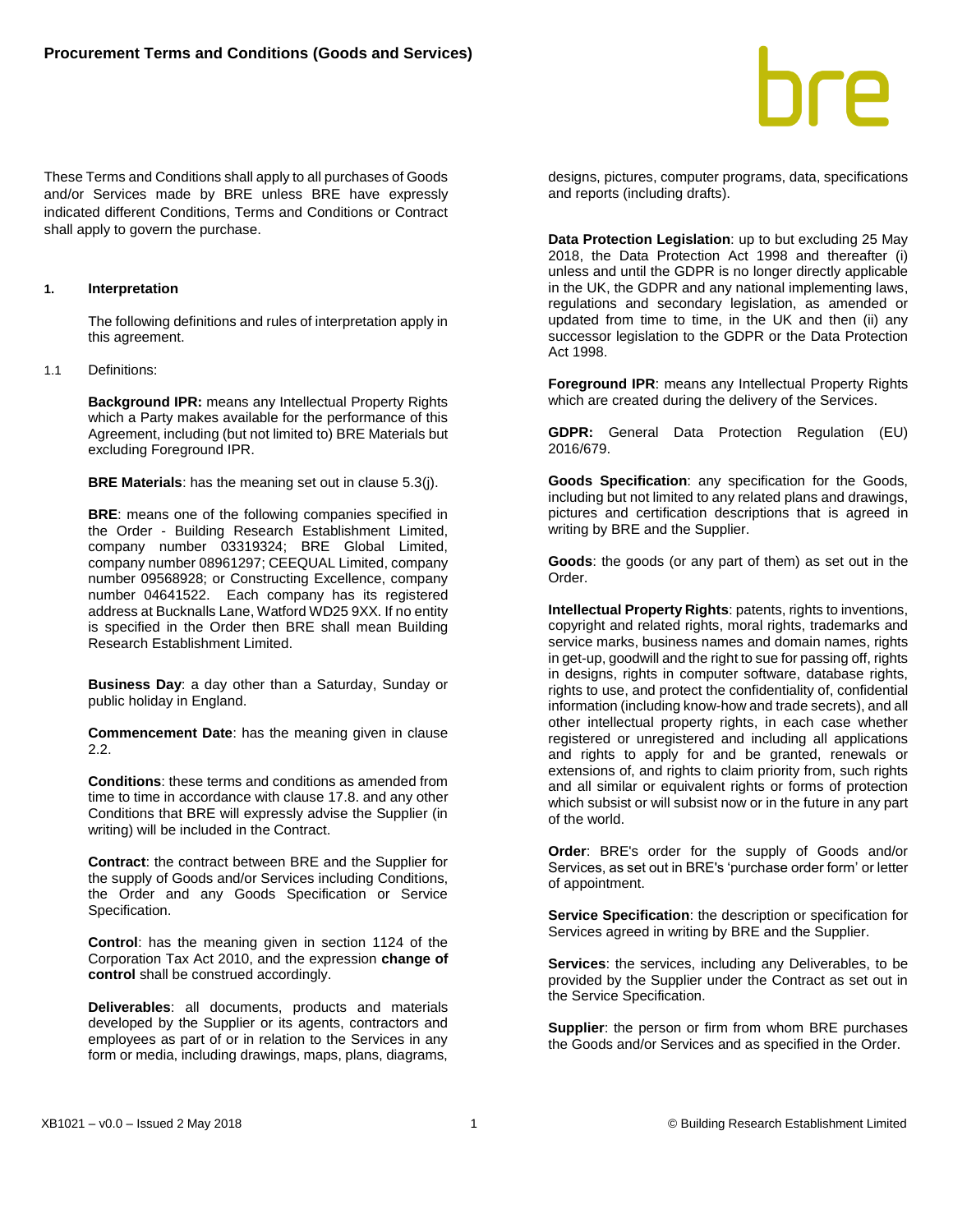- 1.2 Interpretation:
- (a) A **person** includes a natural person, corporate or unincorporated body (whether or not having separate legal personality).
- (b) A reference to a party includes its successors and permitted assigns.
- (c) A reference to a statute or statutory provision is a reference to it as amended or re-enacted from time to time. A reference to a statute or statutory provision includes all subordinate legislation made under that statute or statutory provision.
- (d) Any words following the terms **including**, **include**, **in particular**, **for example** or any similar expression shall be construed as illustrative and shall not limit the sense of the words, description, definition, phrase or term preceding those terms.
- (e) A reference to **writing** or **written** includes email but not fax.

#### **2. Basis of contract**

- 2.1 The Order constitutes an offer by BRE to purchase Goods and/or Services from the Supplier in accordance with these Conditions.
- 2.2 The Order shall be deemed to be accepted on the earlier of:
- (a) the Supplier issuing written acceptance of the Order; or
- (b) any act by the Supplier consistent with fulfilling the Order; or
- (c) when the Supplier issues an invoice to BRE against BRE's Order number.

at which point and on which date the Contract shall come into existence (**Commencement Date**).

- 2.3 These Conditions apply to the Contract to the exclusion of any other terms that the Supplier seeks to impose or incorporate, or which are implied by trade, custom, practice or course of dealing.
- 2.4 All of these Conditions shall apply to the supply of both Goods and Services except where the application to one or the other is specified.

# **3. Supply of Goods**

- <span id="page-1-0"></span>3.1 The Supplier shall ensure that the Goods shall:
- (a) correspond with their description and any applicable Goods Specification;
- (b) be of satisfactory quality (within the meaning of the Sale of Goods Act 1979) and fit for any purpose held out by the Supplier or made known to the Supplier by BRE, expressly

or by implication, and in this respect BRE relies on the Supplier's skill and judgement;

(c) where they are manufactured products, be free from defects in design, materials and workmanship and remain so for 12 months after delivery; and

> comply with all applicable statutory and regulatory requirements relating to the type of Goods.

- 3.2 The Supplier shall ensure that at all times it has and maintains all the licences, permissions, authorisations, consents, certifications and permits that it needs to carry out its obligations under the Contract in respect of the Goods or as agreed between the parties.
- 3.3 BRE may inspect and test the Goods at any time before delivery. The Supplier shall remain fully responsible for the Goods despite any such inspection or testing and any such inspection or testing shall not reduce or otherwise affect the Supplier's obligations under the Contract.
- 3.4 If following such inspection or testing BRE considers that the Goods do not comply or are unlikely to comply with the Supplier's undertakings at clause 3.1, BRE shall inform the Supplier and the Supplier shall immediately take such remedial action as is necessary to ensure compliance.
- 3.5 BRE may conduct further inspections and tests after the Supplier has carried out its remedial actions.

#### **4. Delivery of Goods**

- 4.1 The Supplier shall ensure that:
- (a) the Goods are properly packed and secured in such manner as to enable them to reach their destination in good and undamaged condition;
- (b) each delivery of the Goods is accompanied by a delivery note which shows the date of the Order, the Order number (if one is assigned), the type and quantity of the Goods (including the code number of the Goods (where applicable), special storage instructions (if any) and, if the Goods are being delivered by instalments, the outstanding balance of Goods remaining to be delivered; and
- (c) it states clearly on the delivery note any requirement for BRE to return any packaging material for the Goods to the Supplier. Any such packaging material shall only be returned to the Supplier at the cost of the Supplier.
- 4.2 The Supplier shall deliver the Goods:
- (a) on the date specified in the Order or, if no such date is specified time shall be of the essence and the Supplier must deliver the goods as soon as possible;
- (b) to BRE's premises at Bucknall's Lane, Garston, Watford, Hertfordshire, WD25 9NH or such other location as is set out in the Order or as instructed by BRE before delivery (**Delivery Location**); and
- (c) during BRE's normal hours of delivery (08:30 -16:15) on a Business Day, or as instructed by BRE.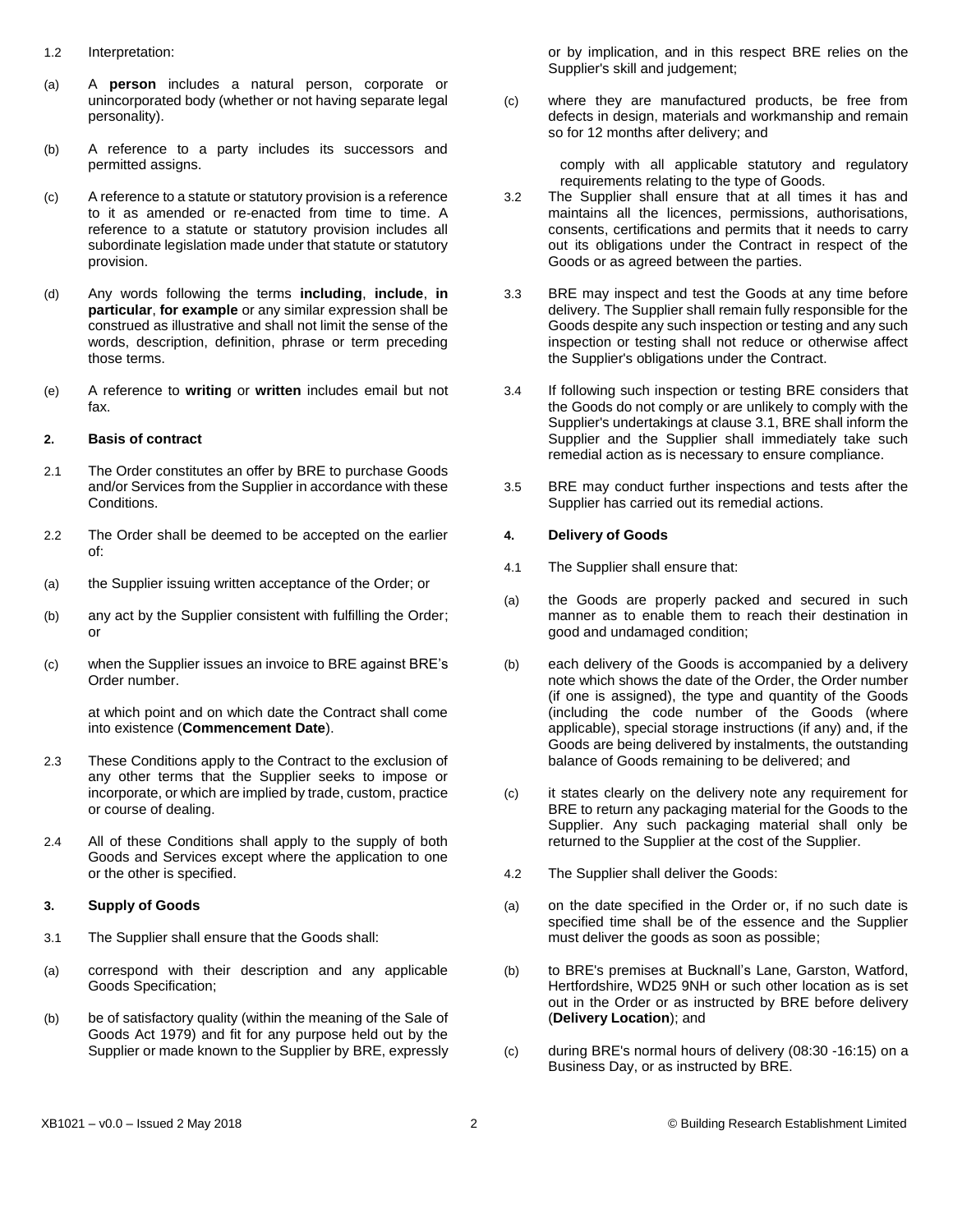- 4.3 Delivery of the Goods shall be completed on the completion of unloading of the Goods at the Delivery Location.
- 4.4 If the Supplier fails to deliver the full and complete order BRE may reject the Goods and any rejected Goods shall be returnable at the Supplier's risk and expense. If the Supplier delivers more or less than the quantity of Goods ordered, and BRE accepts the delivery, the Supplier shall make a pro rata adjustment to the invoice for the Goods.
- 4.5 The Supplier shall not deliver the Goods in instalments without BRE's prior written consent. Where it is agreed that the Goods are delivered by instalments, they may be invoiced and paid for separately. However, failure by the Supplier to deliver any one instalment on time or at all or any defect in an instalment shall entitle BRE to the remedies set out in clause 6.1.
- 4.6 Title and risk in the Goods shall pass to BRE on completion of delivery.

#### **5. Supply of Services**

- 5.1 The Supplier shall from the Commencement Date and for the duration of the Contract supply the Services to BRE in accordance with the terms of the Contract.
- 5.2 The Supplier shall meet any performance dates for the Services that BRE notifies to the Supplier and time is of the essence in relation to any of those performance dates.
- 5.3 In providing the Services, the Supplier shall:
- (a) co-operate with BRE in all matters relating to the Services, and comply with all instructions of BRE;
- (b) perform the Services with the best care, skill and diligence in accordance with best practice in the Supplier's industry, profession or trade;
- (c) use personnel who are suitably skilled and experienced to perform tasks assigned to them, and in sufficient number to ensure that the Supplier's obligations are fulfilled in accordance with the Contract;
- (d) ensure that the Services and Deliverables will conform with all descriptions and specifications set out in the Service Specification, and that the Deliverables shall be fit for any purpose that BRE expressly or impliedly makes known to the Supplier;
- (e) provide all equipment, tools and vehicles and such other items as are required to provide the Services;
- (f) use the best quality goods, materials, standards and techniques, and ensure that the Deliverables, and all goods and materials supplied and used in the Services or transferred to BRE, will be free from defects in workmanship, installation and design;
- (g) obtain and at all times maintain all licences and consents which may be required for the provision of the Services;
- (h) comply with all applicable laws, regulations, regulatory policies, guidelines or industry codes which may apply to the provision of the Services, and with the Mandatory Policies (where designated);
- (i) observe all health and safety rules and regulations and any other security requirements that apply at any of BRE's premises;
- (j) hold all materials, equipment and tools, drawings, specifications and data supplied by BRE to the Supplier (**BRE Materials**) in safe custody at its own risk, maintain BRE Materials in good condition until returned to BRE, and not dispose or use BRE Materials other than in accordance with BRE's written instructions or authorisation;
- (k) not do or omit to do anything which may cause BRE to lose any licence, authority, consent or permission upon which it relies for the purposes of conducting its business, and the Supplier acknowledges that BRE may rely or act on the Services; and
- (l) comply with any additional obligations as set out in the Service Specification;

# **6. BRE remedies**

- 6.1 If the Supplier fails to deliver the Goods and/or perform the Services by the applicable date, BRE shall, without limiting or affecting other rights or remedies available to it, have one or more of the following rights:
- (a) to terminate the Contract with immediate effect by giving written notice to the Supplier;
- (b) to refuse to accept any subsequent performance of the Services and/or delivery of the Goods which the Supplier attempts to make;
- (c) to recover from the Supplier any costs incurred by BRE in obtaining substitute goods and/or services from a third party;
- (d) to require a refund from the Supplier of sums paid in advance for Services that the Supplier has not provided and/or Goods that it has not delivered; and
- (e) to claim damages for any additional costs, loss or expenses incurred by BRE which are in any way attributable to the Supplier's failure to meet such dates.
- 6.2 If the Supplier has delivered Goods that do not comply with the undertakings set out in clause 3.1, then, without limiting or affecting other rights or remedies available to it, BRE shall have one or more of the following rights, whether or not it has accepted the Goods:
- (a) to terminate the Contract with immediate effect by giving written notice to the Supplier;
- (b) to reject the Goods (in whole or in part) whether or not title has passed and to return them to the Supplier at the Supplier's own risk and expense;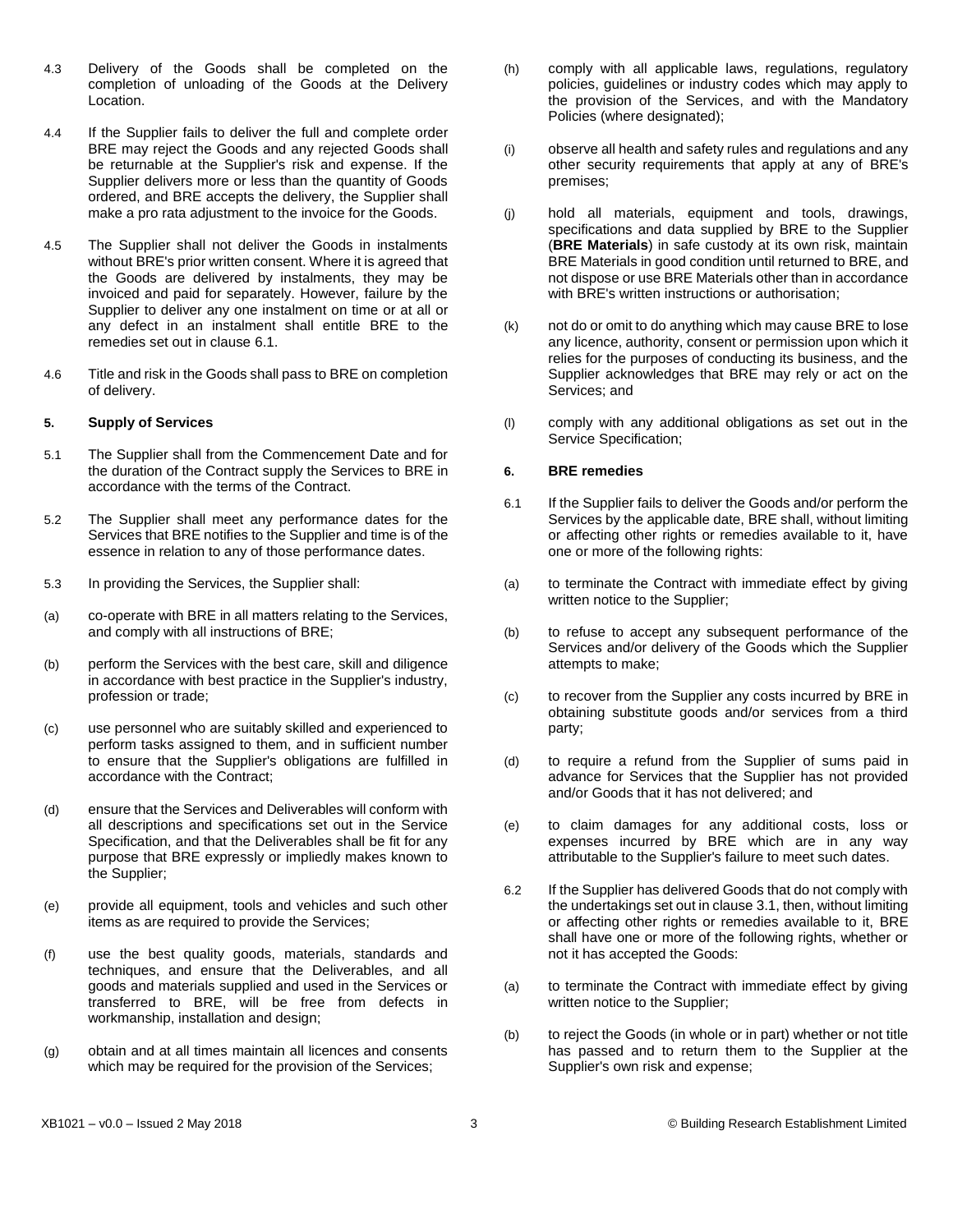- (c) to require the Supplier to repair or replace the rejected Goods, or to provide a full refund of the price of the rejected Goods (if paid);
- (d) to refuse to accept any subsequent delivery of the Goods which the Supplier attempts to make;
- (e) to recover from the Supplier any expenditure incurred by BRE in obtaining substitute goods from a third party; and
- (f) to claim damages for any additional costs, loss or expenses incurred by BRE arising from the Supplier's failure to supply Goods in accordance with clause [3.1.](#page-1-0)
- 6.3 These Conditions shall extend to any substituted or remedial services and/or repaired or replacement goods supplied by the Supplier.
- 6.4 BRE's rights under the Contract are in addition to its rights and remedies implied by statute and common law.

#### **7. BRE's obligations**

- 7.1 BRE shall:
- (a) provide the Supplier with reasonable access at reasonable times to BRE's premises for the purpose of providing the Services or delivering the Goods;
- (b) provide such necessary information for the provision of the Services as the Supplier may reasonably request; and

#### **8. Charges and payment**

- 8.1 The price for the Goods:
- (a) shall be the price set out in the Order, or if no price is quoted, the price set out in the Supplier's published price list in force at the Commencement Date; and
- (b) shall be inclusive of the costs of packaging, insurance and carriage of the Goods. No extra charges shall be effective unless agreed in writing and signed by BRE.
- 8.2 The charges for the Services shall be set out in the Order, and shall be the full and exclusive remuneration of the Supplier in respect of the performance of the Services. Unless otherwise agreed in writing by BRE, the charges shall include every cost and expense of the Supplier directly or indirectly incurred in connection with the performance of the Services.
- 8.3 In respect of the Goods, the Supplier shall invoice BRE on or at any time after completion of delivery. In respect of Services, the Supplier shall invoice BRE on completion of the Services. Each invoice shall include such supporting information required by BRE to verify the accuracy of the invoice, including but not limited to the relevant purchase order number.
- 8.4 In consideration of the supply of Goods and/or Services by the Supplier, BRE shall pay the invoiced amounts within 45

days of the date of a correctly rendered invoice to a bank account nominated in writing by the Supplier.

- 8.5 All amounts payable by BRE under the Contract are exclusive of amounts in respect of valued added tax chargeable from time to time (**VAT**). Where any taxable supply for VAT purposes is made under the Contract by the Supplier to BRE, BRE shall, on receipt of a valid VAT invoice from the Supplier, pay to the Supplier such additional amounts in respect of VAT as are chargeable on the supply of the Goods and/or Services at the same time as payment is due for the supply of the Goods and/or Services.
- 8.6 The Supplier shall maintain complete and accurate records of the time spent and materials used by the Supplier in providing the Services, and the Supplier shall allow BRE to inspect such records at all reasonable times on request.
- 8.7 BRE may at any time, without notice to the Supplier, set off any liability of the Supplier to BRE against any liability of BRE to the Supplier, whether either liability is present or future, liquidated or unliquidated, and whether or not either liability arises under the Contract. Any exercise by BRE of its rights under this clause shall not limit or affect any other rights or remedies available to it under the Contract or otherwise.

# **9. Intellectual Property Rights**

## **Services**

- 9.1 All Background IPR is and shall remain the exclusive property of the Party owning it or, where applicable, the third party from which Party's right to use the Background IPR has derived, to allow for the delivery of the Services and provide any Deliverables.
- 9.2 The Supplier grants to BRE a worldwide, non-exclusive, irrevocable, royalty free and non-transferrable licence to use its Background IPR.
- 9.3 BRE shall own all Foreground IPR in the results and all materials embodying such rights to the fullest extent permitted by law.
- 9.4 The Supplier undertakes to BRE:
- (a) to do all acts necessary to confirm that absolute title and all Intellectual Property Rights in all Foreground IP and Deliverables has passed, or will pass, to BRE;
- (b) not to register nor attempt to register any of the Foreground IPR in the Deliverables, unless requested to do so by BRE; and
- (c) not to give permission to any third party to use any of the Deliverables, nor any of the Foreground IPR in the same.
- 9.5 Nothing in this Contract shall grant, assign or confer any right, including any Intellectual Property Right in the BRE Materials to the Supplier.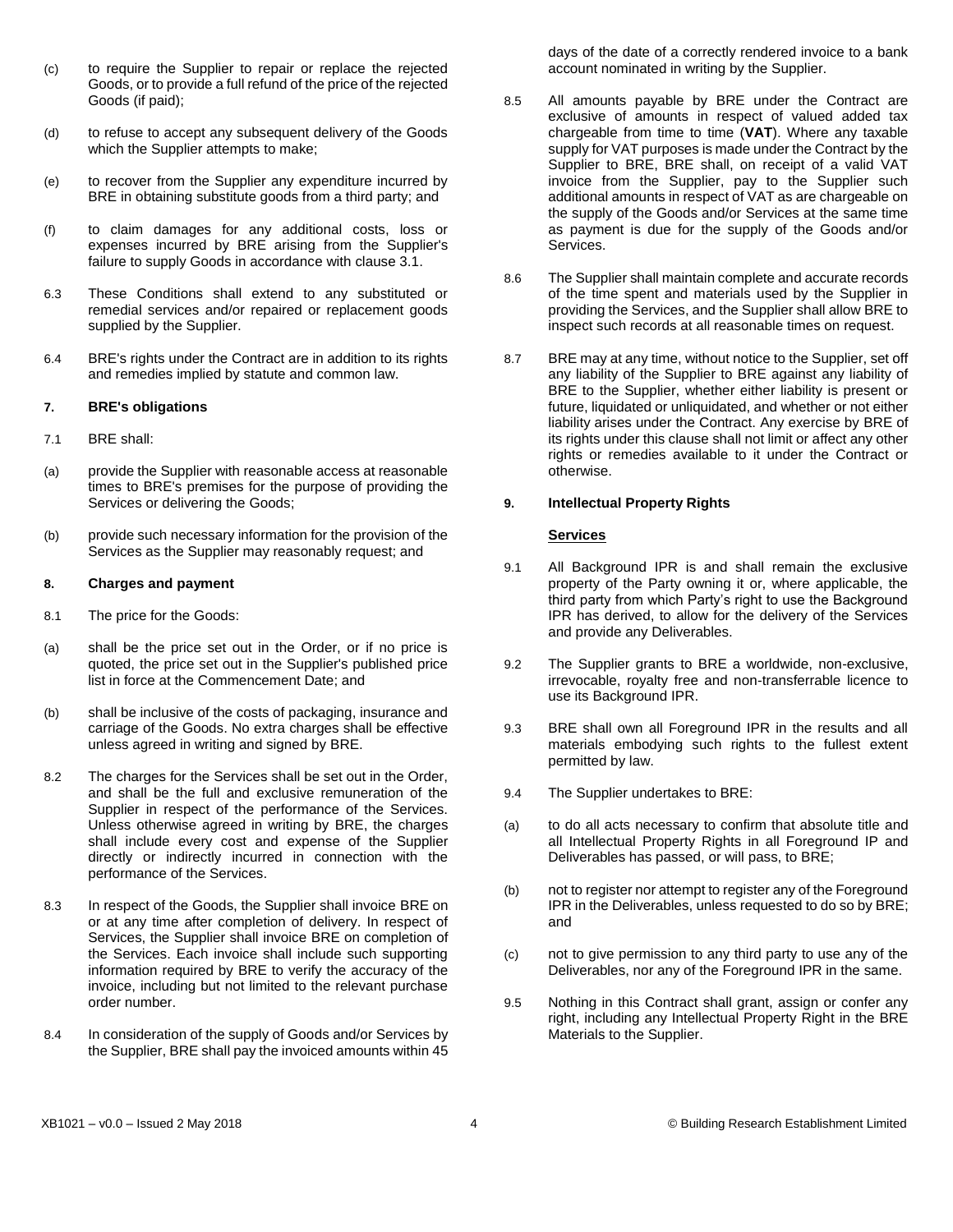#### <span id="page-4-0"></span>**10. Indemnity**

- 10.1 The Supplier shall indemnify BRE against all liabilities, costs, expenses, damages and losses (including but not limited to any direct, indirect or consequential losses, loss of profit, loss of reputation and all interest, penalties and legal costs (calculated on a full indemnity basis) and all other professional costs and expenses) suffered or incurred by BRE arising out of or in connection with:
- (a) any claim made against BRE for actual or alleged infringement of a third party's Intellectual Property Rights arising out of, or in connection with, the manufacture, supply or use of the Goods, or receipt, use or supply of the Services (excluding BRE Materials), or use of the Deliverables or publication of the Deliverables;
- (b) any claim made against BRE by a third party for death, personal injury or damage to property arising out of, or in connection with, defects in the Goods, as delivered, or the Deliverables; and
- (c) any claim made against BRE by a third party arising out of or in connection with the supply of the Goods, as delivered, or the Services.
- 10.2 This claus[e 10](#page-4-0) shall survive termination of the Contract.

## **11. Data protection and data processing**

- 11.1 Both parties will comply with all applicable requirements of the Data Protection Legislation. This clause 11 is in addition to, and does not relieve, remove or replace, a party's obligations under the Data Protection Legislation.
- 11.2 The parties acknowledge that for the purposes of the Data Protection Legislation, BRE is the data controller and the Supplier is the data processor (where Data Controller and Data Processor have the meanings as defined in the Data Protection Legislation).
- 11.3 Without prejudice to the generality of clause 11.1, BRE will ensure that it has all necessary appropriate consents and notices in place to enable lawful transfer of the Personal Data (as defined in the Data Protection Legislation) to the Supplier for the duration and purposes of the Contract.
- 11.4 Without prejudice to the generality of clause 11.1, the Supplier shall, in relation to any Personal Data processed in connection with the performance by the Supplier of its obligations under the Contract:
- (a) process that Personal Data only on the written instructions of BRE unless the Supplier is required by the laws of any member of the European Union or by the laws of the European Union applicable to the Supplier to process Personal Data (**Applicable Data Processing Laws**). Where the Supplier is relying on laws of a member of the European Union or European Union law as the basis for processing Personal Data, the Supplier shall promptly notify BRE of this before performing the processing required by the Applicable Data Processing Laws unless those Applicable Data Processing Laws prohibit the Supplier from so notifying BRE;
- (b) ensure that it has in place appropriate technical and organisational measures, which may be reviewed and approved by BRE, to protect against unauthorised or unlawful processing of Personal Data and against accidental loss or destruction of, or damage to, Personal Data, appropriate to the harm that might result from the unauthorised or unlawful processing or accidental loss, destruction or damage and the nature of the data to be protected, having regard to the state of technological development and the cost of implementing any measures (those measures may include, where appropriate, pseudonymising and encrypting Personal Data, ensuring confidentiality, integrity, availability and resilience of its systems and services, ensuring that availability of and access to Personal Data can be restored in a timely manner after an incident, and regularly assessing and evaluating the effectiveness of the technical and organisational measures adopted by it);
- (c) ensure that all personnel who have access to and/or process Personal Data are obliged to keep the Personal Data confidential;
- (d) not transfer any Personal Data outside of the European Economic Area unless the prior written consent of BRE has been obtained and the following conditions are fulfilled:
	- (i) BRE or the Supplier has provided appropriate safeguards in relation to the transfer;
	- (ii) the Data Subject (as defined in the Data Protection Legislation) has enforceable rights and effective legal remedies;
	- (iii) the Supplier complies with its obligations under the Data Protection Legislation by providing an adequate level of protection to any Personal Data that is transferred; and
	- (iv) the Supplier complies with reasonable instructions notified to it in advance by BRE with respect to the processing of the Personal Data;
- (e) assist BRE in responding to any request from a Data Subject and in ensuring compliance with its obligations under the Data Protection Legislation with respect to security, breach notifications, impact assessments and consultations with supervisory authorities or regulators;
- (f) notify BRE without undue delay on becoming aware of a Personal Data breach;
- (g) at the written direction of BRE, delete or return Personal Data and copies thereof to BRE on termination of the agreement unless required by Applicable Data Processing Law to store the Personal Data; and
- (h) maintain complete and accurate records and information to demonstrate its compliance with this clause 11.

## **12. Insurance - Services**

During the term of the Contract and for a period of 6 years thereafter, the Supplier shall maintain in force, with a reputable insurance company, professional indemnity insurance, product liability insurance and public liability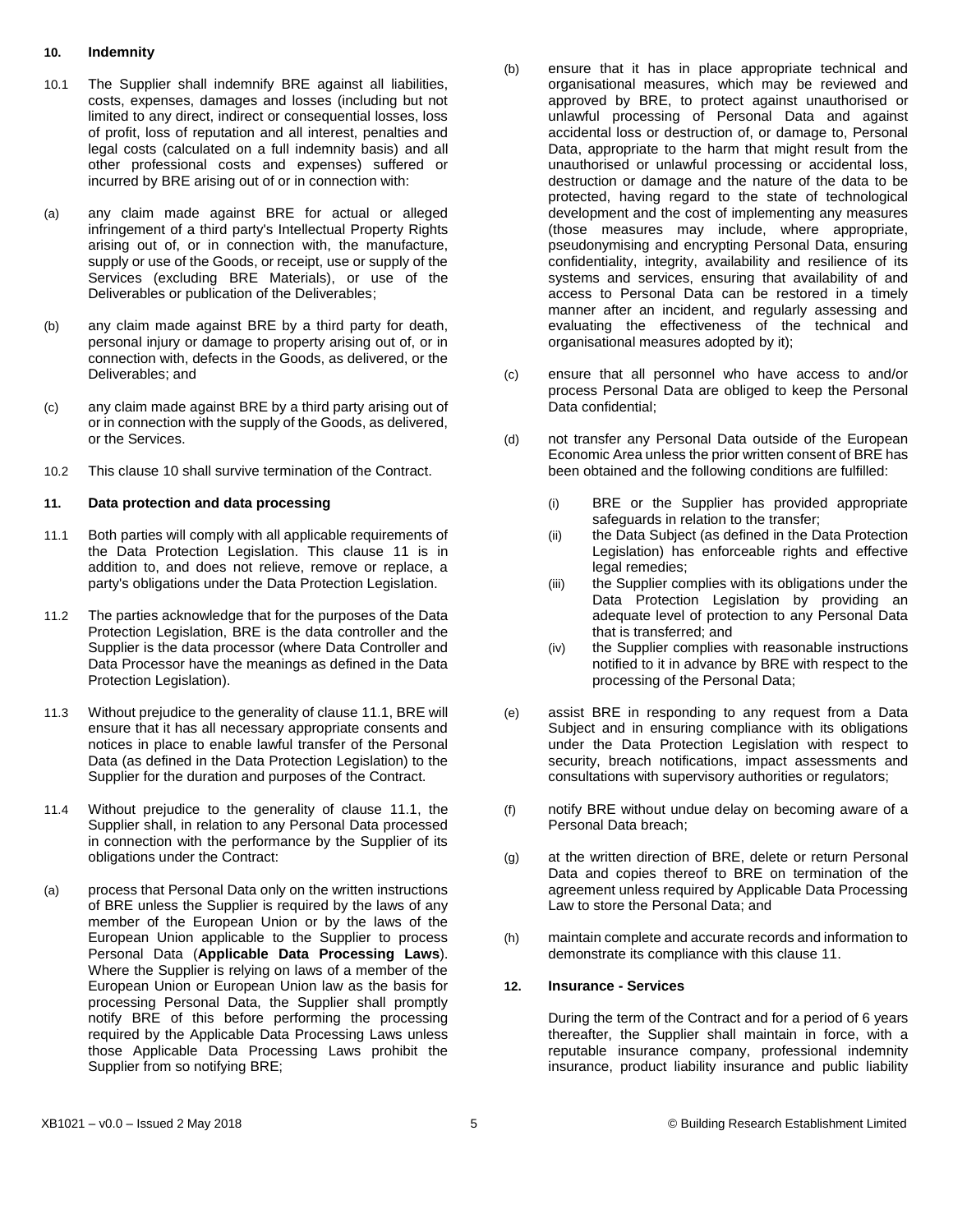insurance to cover the liabilities that may arise under or in connection with the Contract, and shall, on BRE's request, produce both the insurance certificate giving details of cover and the receipt for the current year's premium in respect of each insurance.

## <span id="page-5-0"></span>**13. Confidentiality**

- 13.1 Each party undertakes that it shall not at any time disclose to any person any confidential information concerning the business, affairs, BREs, clients or suppliers of the other party, except as permitted by clause 13.2*.*
- 13.2 Each party may disclose the other party's confidential information:
- (a) to its employees, officers, representatives or advisers who need to know such information for the purposes of carrying out the party's obligations under the Contract. Each party shall ensure that its employees, officers, representatives, or advisers to whom it discloses the other party's confidential information must comply with this clause [13;](#page-5-0) and
- (b) as may be required by law, a court of competent jurisdiction or any governmental or regulatory authority.
- 13.3 Neither party shall use the other party's confidential information for any purpose other than to perform its obligations under the Contract.
- 13.4 The Supplier shall not share any confidential information with any third party (including subcontractors) without BRE's express written consent.

## **14. Termination**

- 14.1 Without affecting any other right or remedy available to it, BRE may terminate the Contract:
- (a) with immediate effect by giving written notice to the Supplier if:
	- (i) there is a change of control of the Supplier; or
	- (ii) the Supplier's financial position deteriorates to such an extent that in BRE's opinion the Supplier's capability to adequately fulfil its obligations under the Contract has been placed in jeopardy; or
	- (iii) the Supplier commits a breach of clause 5.3
	- (iv) It is found that the Supplier has provided false or inaccurate information to BRE in the form entitled "Supplier-Contractor\_Self\_Appraisal\_questionnaire - XP1009".
- (b) for convenience by giving the Supplier 1 month's written notice.
- 14.2 Without affecting any other right or remedy available to it, the Supplier may terminate the Contract given no less than 8 weeks' written notice to BRE (unless otherwise agreed between the Supplier and BRE in signed writing).
- 14.3 Without affecting any other right or remedy available to it, either party may terminate the Contract with immediate effect by giving written notice to the other party if:
- (a) the other party commits a material breach of any term of the Contract which breach is irremediable or (if such breach is remediable) fails to remedy that breach within a period of 14 days after being notified in writing to do so;
- (b) the other party takes any step or action in connection with its entering administration, provisional liquidation or any composition or arrangement with its creditors (other than in relation to a solvent restructuring), being wound up (whether voluntarily or by order of the court, unless for the purpose of a solvent restructuring), having a receiver appointed to any of its assets or ceasing to carry on business; or
- (c) the other party suspends, or threatens to suspend, or ceases or threatens to cease to carry on all or a substantial part of its business.

## **15. Consequences of termination**

- 15.1 In the event the Contract is terminated early, the Supplier shall immediately deliver to BRE all Deliverables whether or not then complete, and return all BRE Materials. If the Supplier fails to do so, then BRE may enter the Supplier's premises and take possession of them. Until they have been returned or delivered, the Supplier shall be solely responsible for their safe keeping and will not use them for any purpose not connected with the Contract.
- 15.2 Termination or expiry of the Contract shall not affect the parties' rights and remedies that have accrued as at termination or expiry, including the right to claim damages in respect of any breach of the Contract which existed at or before the date of termination or expiry.
- 15.3 Any provision of the Contract that expressly or by implication is intended to come into or continue in force on or after termination or expiry of the Contract shall remain in full force and effect.

# **16. Force majeure**

Neither party shall be in breach of the Contract nor liable for delay in performing, or failure to perform, any of its obligations under it if such delay or failure results from events, circumstances or causes beyond its reasonable control. If the period of delay or non-performance continues for 2 weeks, the party not affected may terminate this agreement by giving 14 days' written notice to the affected party.

#### **17. General**

#### 17.1 **Assignment and other dealings.**

(a) BRE may at any time assign, mortgage, charge, subcontract, delegate, declare a trust over or deal in any other manner with all or any of its rights and obligations under the Contract.